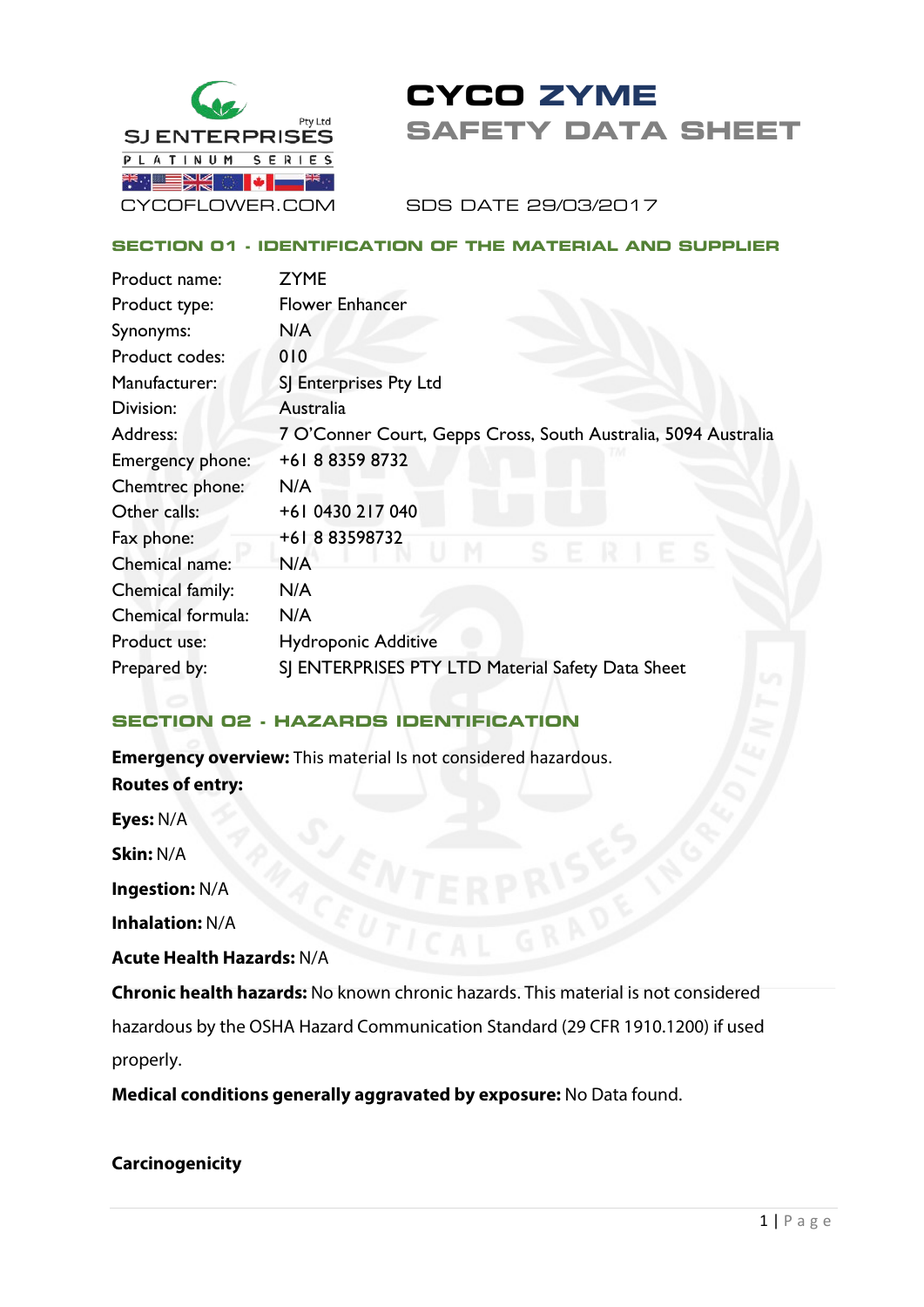**Osha:** N/A ACGIH: N/A NTP: N/A IARC: N/A

**Other:** N/A

**INGREDIENTS:** Amylase

## **SECTION 03 - COMPOSITION/INFORMATION ON INGREDIENTS**

| <b>INGREDIENTS:</b> Amylase   |              |               |                            |
|-------------------------------|--------------|---------------|----------------------------|
| CAS NO.                       | % WT         | $%$ VOL       | <b>SARA 313 REPORTABLE</b> |
| 9000-90-2                     |              |               |                            |
|                               |              |               |                            |
|                               |              |               |                            |
| SHA PEL-TWA: N/A              |              |               |                            |
| OSHA PEL STEL: N/A            | ppm          | mg/m3         |                            |
| OSHA PEL CEILING: N/A         | $0.069x10^6$ | $0.39x10^{6}$ |                            |
| <b>ACGIH TLV-TWA: N/A</b>     |              | nи            |                            |
| <b>ACGIH TLV STEL: N/A</b>    |              |               |                            |
| <b>ACGIH TLV CEILING: N/A</b> |              |               |                            |

#### **SECTION 04 - FIRST AID MEASURES**

**EYES:** Immediately flush eyes with plenty of water for at least 15 minutes, lifting upper and lower eyelids occasionally. Get medical attention if irritation persists.

**SKIN:** Immediately flush skin with plenty of water for at least 15 minutes. Remove contaminated clothing and shoes. Wash clothing before reuse. Thoroughly clean shoes before reuse. Get medical attention if irritation develops.

**INGESTION:** Call Poison Control immediately. Rinse mouth with cold water. Give victim 1-2 cups of water or milk to drink. Induce vomiting immediately.

**INHALATION:** If inhaled, remove to fresh air. If not breathing, give artificial respiration. If breathing is difficult, give oxygen. Get medical attention.

**NOTES TO PHYSICIANS OR FIRST AID PROVIDERS: Refer to MSDS**

# **SECTION 05 - FIRE FIGHTING MEASURES**

**Flammable limits in air, Upper**: N/A **(% By volume) Lower:** N/A **Flash point:** N/A - F: C: **Method used:** N/A **Autoignition temperature:** N/A - F: C: NFPA Hazard Classification **Health:** N/A Flammability: N/A Reactivity: N/A **Other:** N/A HMIS HAZARD CLASSIFICATION **Health:** N/A Flammability: N/A Reactivity: N/A **Protection:** N/A **Extinguishing media:** Use any means suitable for extinguishing surrounding fire.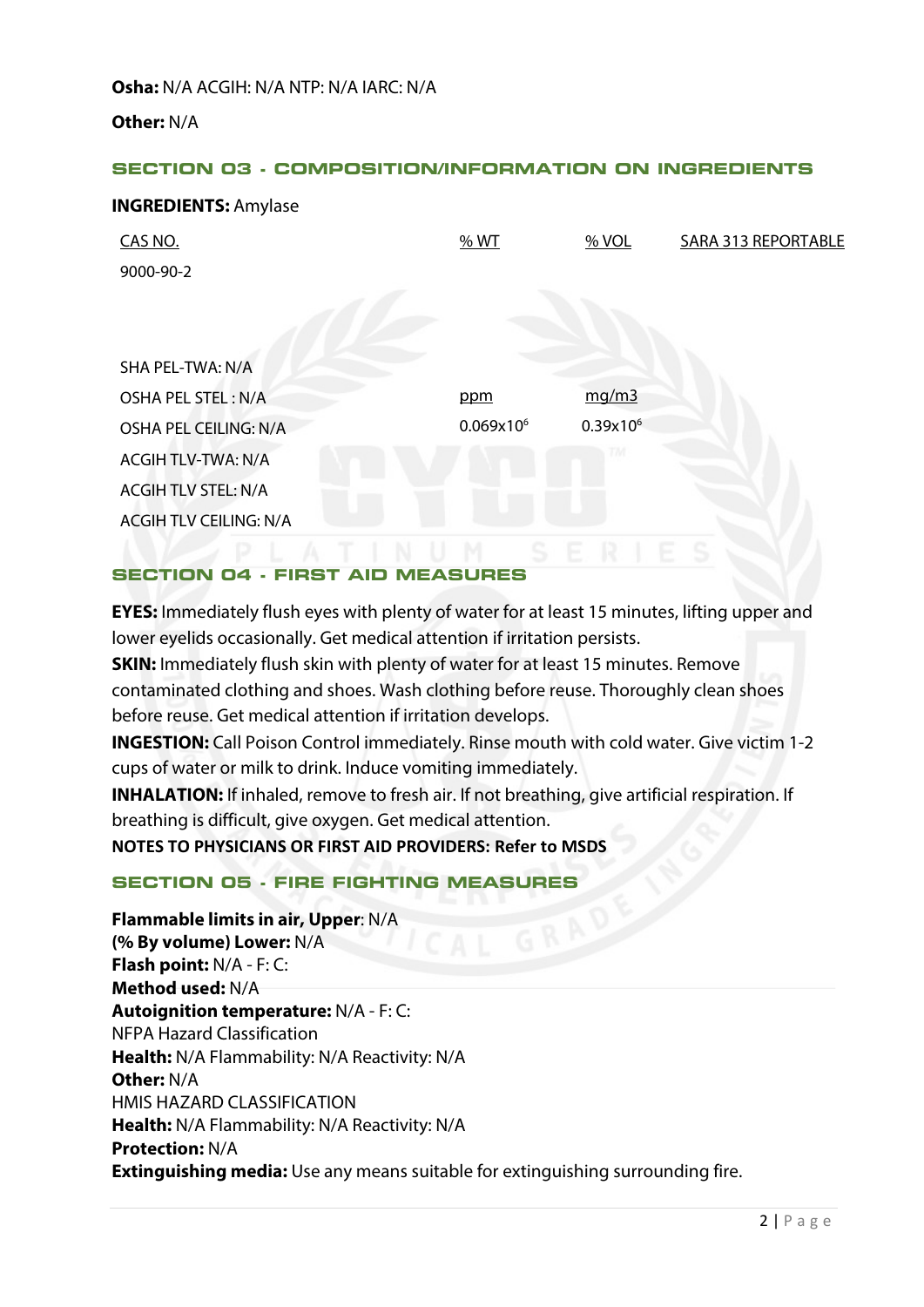**Special fire fighting procedures:** In the event of a fire, wear full protective clothing and NIOSH-approved self-contained breathing apparatus with full face piece operated in the pressure demand or other positive pressure mode.

**Unusual fire and explosion hazards:** Not combustable

**Hazardous decomposition products:** No data found

# **SECTION 06 - ACCIDENTAL RELEASE MEASURES**

Ventilate area of leak or spill. Wear appropriate personal protective equipment as specified in Section 8. Spills: Pick up and place in a suitable container for reclamation or disposal, using a method that does not generate dust.

# **SECTION 07 - HANDLING AND STORAGE**

Keep in a tightly closed container, stored in a cool, dry, ventilated area. Protect against physical damage. Containers of this material may be hazardous when empty since they retain product residues (dust, solids); observe all warnings and precautions listed for the product.

# **SECTION 08 - EXPOSURE CONTROLS/PERSONAL PROTECTION**

# **Engineering controls:** N/A

**Ventilation :** A system of local and/or general exhaust is recommended to keep employee exposures as low as possible. Local exhaust ventilation is generally preferred because it can control the emissions of the contaminant at its source, preventing dispersion of it into the general work area. Please refer to the ACGIH document, *Industrial Ventilation, A Manual of Recommended Practices*, most recent edition, for details.

**Respiratory protection:** For conditions of use where exposure to dust or mist is apparent and engineering controls are not feasible, a particulate respirator (NIOSH type N95 or better filters) may be worn. If oil particles (e.g. lubricants, cutting fluids, glycerine, etc.) are present, use a NIOSH type R or P filter. For emergencies or instances where the exposure levels are not known, use a full-face positive-pressure, air-supplied respirator. WARNING: Air-purifying respirators do not protect workers in oxygen-deficient atmospheres.

**Eye protection:** Safety glasses. Maintain eye wash fountain and quick-drench facilities in work area.

**Skin protection:** Wear protective gloves and clean body-covering clothing. **Other protective clothing or equipment:** N/A **Work hygienic practices:** Please refer to State And Federal regulations **Exposure guidelines:** No exposure guidelines have been set for this product.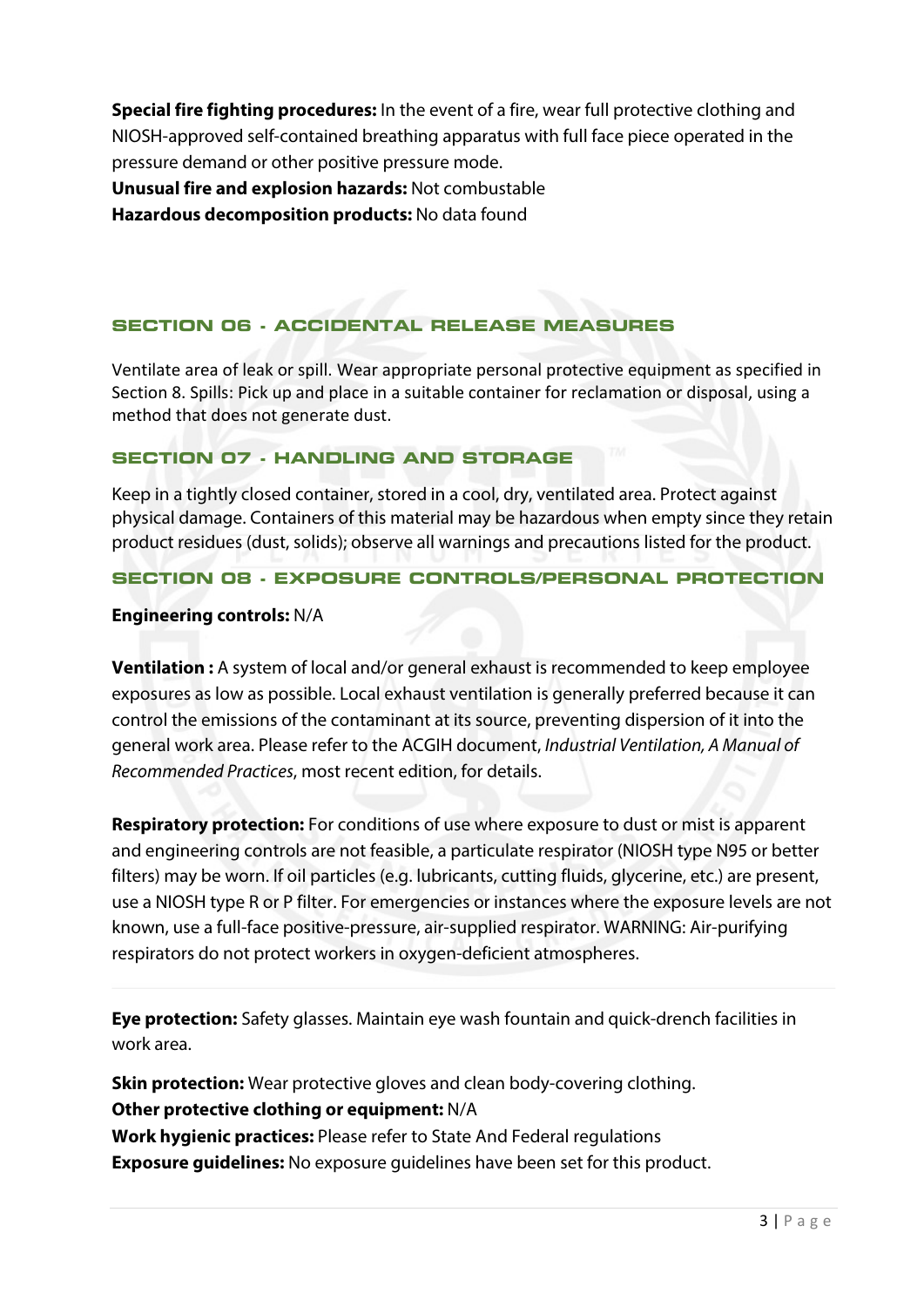#### **SECTION 09 - PHYSICAL AND CHEMICAL PROPERTIES**

**Appearance:** Light Brown **Odour:** Slight Burnt odour **Physical state:** liquid **ph as supplied:** 5.9 ph **ph (other): Boiling point:** f: 212 c: 100 **Melting point:** f: n/a c: n/a **Freezing point:** f: 32 **C: 0 Vapor pressure (mmHg):**  @ F: N/A  $\overline{C}$ : **Vapor density (air = 1):** n/a @ f: c: **Specific gravity (h2o = 1):** 6.94 @ f: 77 c:25 **Evaporation rate:** basis (=1): **Solubility in water: Percent solids by weight: Percent volatile:** by wt/ by vol  $\omega$  f: c: **Volatile organic compounds (voc): With water:** lbs/gal **Without water:** lbs/gal **Molecular weight: 136.9 Viscosity:** @ Room temperature

f: 77 c: 25

# **SECTION 10 - STABILITY AND REACTIVITY**

**Stability:** stable under ordinary conditions of use and storage **Conditions to avoid (stability):** (Residual Only) Exposure to heat may result in build-up of dangerous pressures. **Incompatibility (material to avoid):** no incompatibility data found **Hazardous decomposition or by-products:** Hydrogen. **Hazardous polymerization:** no hazardous polymerization data found. **Conditions to avoid (polymerization):** n/a

# **SECTION 11 - TOXICOLOGICAL INFORMATION**

**Amylase:** LD50 [oral, rat]; N/A; LC50 [rat]; N/A; LD50 Dermal [rabbit]; N/A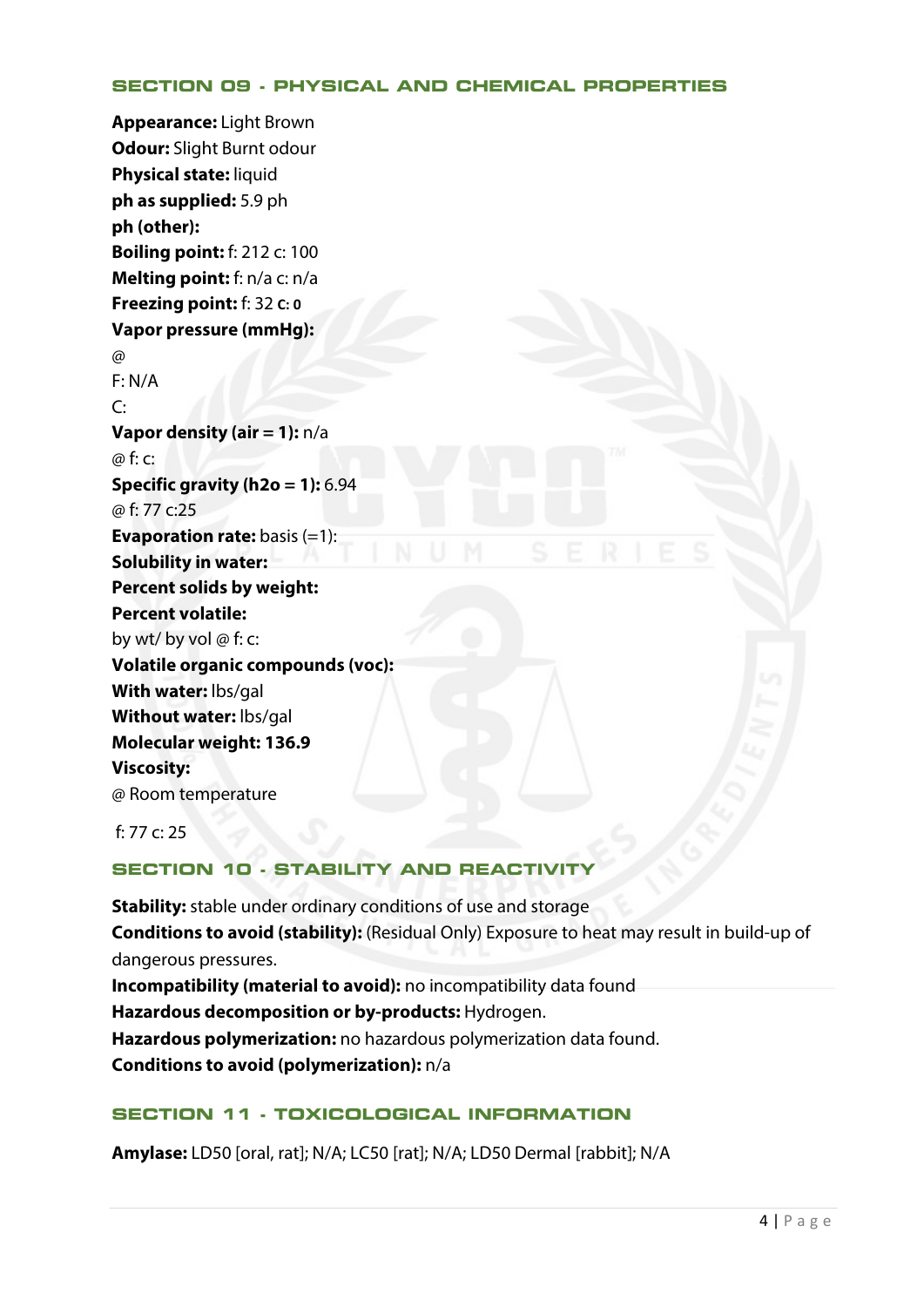Material has not been found to be a carcinogen nor produce genetic, reproductive, or developmental effects.

**SECTION 12 - ECOLOGICAL INFORMATION** 

**Ecotoxicity:** No Data Found.

**Environmental Fate:** No Data Found

## **SECTION 13 - DISPOSAL CONSIDERATIONS**

**Waste Disposal Method:** Whatever cannot be saved for recovery or recycling should be managed in an appropriate and approved waste disposal facility. Processing, use or contamination of this product may change the waste management options. State and local disposal regulations may differ from federal disposal regulations. Dispose of container and unused contents in accordance with federal, state and local requirements.

**RCRA** hazard class: N/A

**Section 13 Notes:** Do not use this container for any other purpose. Triple rinse containers, then offer the container for recycling, reconditioning, or puncture top, sides and bottom and dispose of in landfill in accordance with your local government regulations.

#### **SECTION 14 - TRANSPORT INFORMATION**

**U.S. department of transportation not regulated**  Proper shipping name: Hazard class: **ID number: Packing group: Label statement:**

#### **Water transportation not regulated**

#### **Proper shipping name:**

Hazard class: TD number: Packing group: Label statements:

#### **Air transportation not regulated**

Proper shipping name: Hazard class: ID number: Packing group: Label statements:

#### **SECTION 15 - REGULATORY INFORMATION**